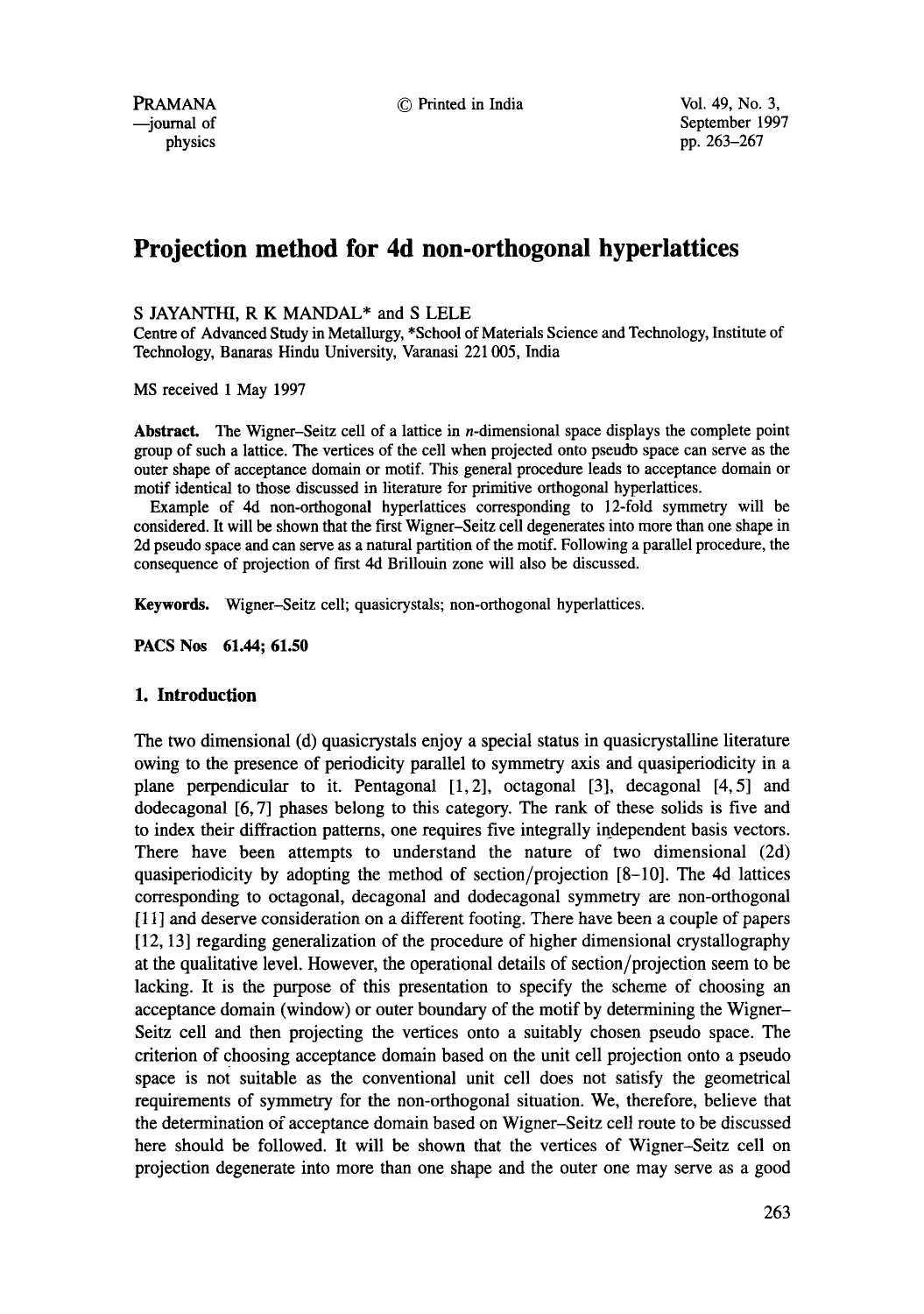## *S Jayanthi, R K Mandal and S Lele*

starting point for the acceptance domain. Such a procedure when followed in reciprocal space readily gives information about the first Brillouin zone shape in higher dimension and its consequence on physical space projection are explored. We illustrate the steps by taking the example of a 4d dodecagonal lattice.

## **2. Determination of Wigner-Seitz cell and acceptance domain**

As indicated earlier, the 4 basis vectors in 2d physical and pseudo space are chosen so as to recover the metric tensor for dodecagonal lattice given by Brown *et al* [11] and they are

$$
\begin{bmatrix} V_1 \\ V_2 \\ V_3 \\ V_4 \end{bmatrix} = \begin{bmatrix} 1 & 0 \\ 0 & 1 \\ -\sin \theta & \cos \theta \\ -\cos \theta & -\sin \theta \end{bmatrix} \begin{bmatrix} x^{\parallel} \\ y^{\parallel} \end{bmatrix}, \qquad (1)
$$

$$
\begin{bmatrix} W_1 \\ W_2 \\ W_3 \\ W_4 \end{bmatrix} = \begin{bmatrix} 1 & 0 \\ 0 & 1 \\ -\sin \theta & -\cos \theta \\ \cos \theta & -\sin \theta \end{bmatrix} \begin{bmatrix} x^{\perp} \\ y^{\perp} \end{bmatrix},
$$
 (2)

where  $V_i$  s and  $W_i$  s (for  $i = 1$  to 4) are respectively the physical and pseudo space basis vectors;  $\theta = 30^{\circ}$ ; X<sup>||</sup> and Y<sup>||</sup> are Cartesian bases in physical space whereas X<sup>1</sup> and Y<sup>1</sup> are those for pseudo space. The Cartesian bases are complementary with respect to each other. Thus the direct sum of the above two equations gives bases for the 4d space and they are

$$
\begin{bmatrix} A_1 \\ A_2 \\ A_3 \\ A_4 \end{bmatrix} = \begin{bmatrix} 1 & 0 & 1 & 0 \\ 0 & 1 & 0 & 1 \\ -\sin\theta & \cos\theta & -\sin\theta & -\cos\theta \\ -\cos\theta & -\sin\theta & \cos\theta & -\sin\theta \end{bmatrix} \begin{bmatrix} x^{\parallel} \\ y^{\parallel} \\ x^{\perp} \\ y^{\perp} \end{bmatrix},
$$
(3)

where  $A_i$ s ( $i = 1$  to 4) are 4d lattice basis vector. The metric tensor is given by  $A_i A_i^T$  and has a form similar to that given by Brown *et al* [11].

Any 4d direct lattice vector  $R^4$  corresponding to any point given by coordinates  $[m_1,$  $m_2$ ,  $m_3$ ,  $m_4$ ] can be represented by

$$
R^4 = t(m_1A_1 + m_2A_2 + m_3A_3 + m_4A_4), \qquad (4)
$$

where  $t$  is the 4d lattice parameter and can be dropped (being common) for subsequent steps without any loss of generality. The first step in the process of determination of Wigner-Seitz cell involves determination of hyperplanes closest to the origin. This has been achieved by finding those set of  $m_i$  s for which  $R^4$ . $R^4$  has the minimum magnitude. *The mis are* the coordinates of the foot of the plane normal lying on the hyperplane. The intersections of hyperplanes correspond to vertices of the Wigner-Seitz cell. It has been found that there are twelve such hyperplanes whose equations and related *mis are*  presented in table 1.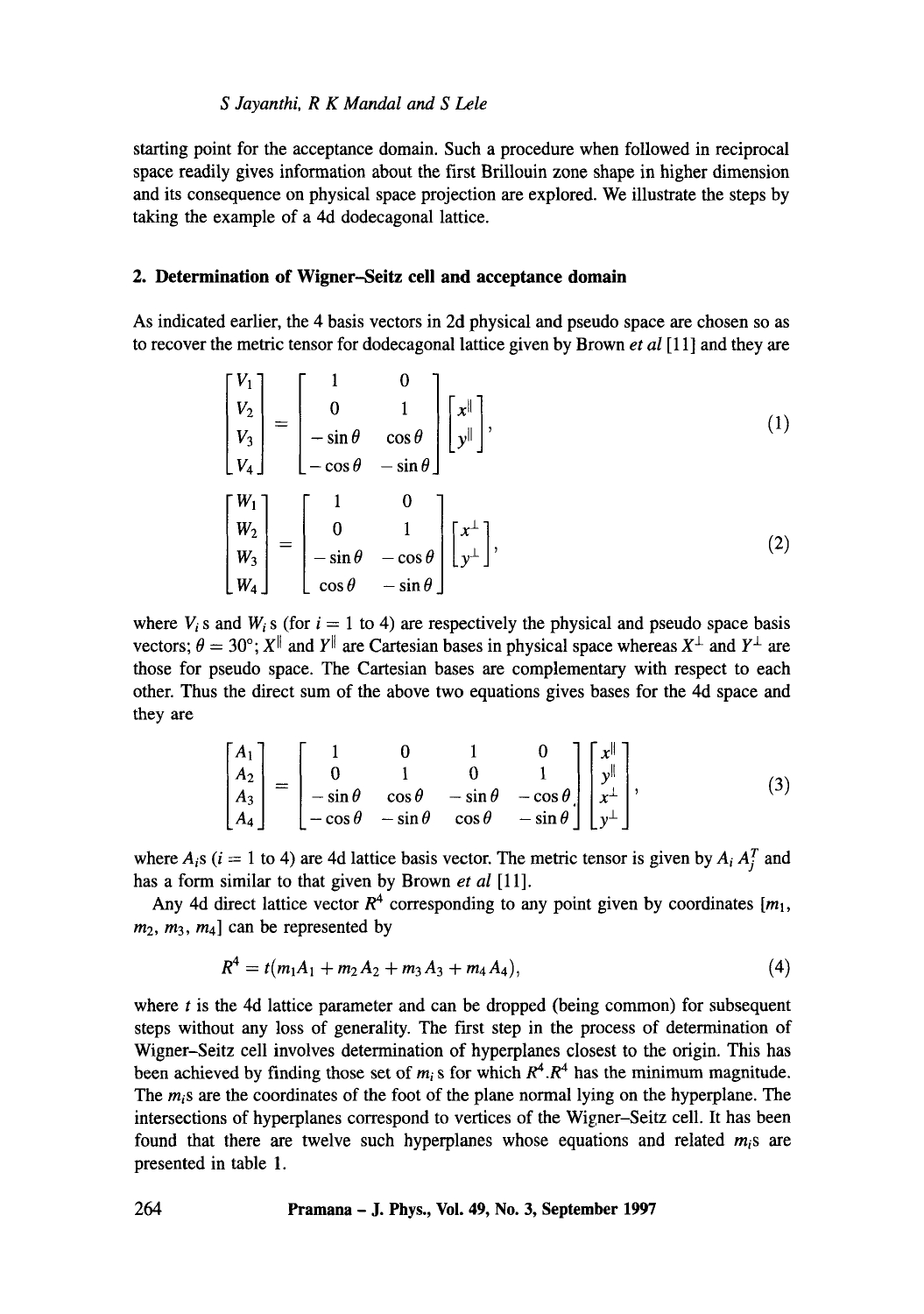#### *Non-orthogonal hyperlattices*

| m <sub>1</sub> | m <sub>2</sub> | m       | ma      | Equation of hyperplane                                                            |  |  |  |
|----------------|----------------|---------|---------|-----------------------------------------------------------------------------------|--|--|--|
| $\pm 1$        | 0              |         | 0       | $\pm (x^{\parallel} + x^{\perp}) = 2$                                             |  |  |  |
| 0              | $+1$           | 0       | 0       | $\pm(y^{\parallel} + y^{\perp}) = 2$                                              |  |  |  |
| 0              | 0              | $\pm 1$ | 0       | $\pm(-x^{\parallel} + \sqrt{3}y^{\parallel} - x^{\perp} - \sqrt{3}y^{\perp}) = 4$ |  |  |  |
| 0              | 0              | 0       | $\pm 1$ | $\pm(\sqrt{3}x^{\parallel}-y^{\parallel}+\sqrt{3}x^{\perp}-y^{\perp})=4$          |  |  |  |
| $\pm 1$        | 0              | $\pm 1$ | 0       | $\pm(-x^{\parallel} + \sqrt{3}y^{\parallel} + x^{\perp} - \sqrt{3}y^{\perp}) = 4$ |  |  |  |
| $\bf{0}$       | $\pm 1$        | 0       | $\pm 1$ | $\pm(-\sqrt{3}x^{\parallel}+y^{\parallel}+\sqrt{3}x^{\perp}+y^{\perp})=4$         |  |  |  |

Table 1. Coordinates of plane normals and equation of hyperplanes.

Table 2. Coordinate of the vertices of WS cell in terms of 4d cartesian axes in direct and reciprocal space.

| Direct*                     |                                                    |                   |                            | Reciprocal*                |                         |                   |                                                       |  |
|-----------------------------|----------------------------------------------------|-------------------|----------------------------|----------------------------|-------------------------|-------------------|-------------------------------------------------------|--|
| $b_1$                       | $b_2$                                              | $b_2$             | $b_1$                      |                            | $b_1$                   | $\bar{b}_2$       | $\bar{b}_2$                                           |  |
|                             | b4                                                 | b <sub>5</sub>    | $\bar{b}_4$                | $\frac{b_1}{b_4}$          |                         | $\bar{b}_4$       | $\bar{b}_5$                                           |  |
| $\frac{b_3}{b_4} \bar{b}_6$ | $b_{5}$                                            | $b_4$             | $b_3$                      | $\bar{b}_2$<br>$\bar{b}_5$ | $\frac{b_3}{b_2}$       | $b_1$             | $b_1$                                                 |  |
|                             | $b_6$                                              | $b_6$             | $\bar{b}_6$                |                            |                         | $\frac{b_3}{b_1}$ | $\tilde{b}_4$                                         |  |
| $b_2$                       | b <sub>2</sub>                                     | $b_1$             | $b_1$                      | b <sub>2</sub>             |                         |                   | $b_1$                                                 |  |
| $b_1$                       | $b_1$                                              | $b_2$             | $b_2$                      | $b_4$                      | $\frac{b_3}{\bar{b}_2}$ |                   | $b_3$                                                 |  |
|                             |                                                    | $b_1$             |                            | $b_1$                      | $\bar{\bm{b}}_1$        | $rac{b_4}{b_2}$   | b <sub>2</sub>                                        |  |
| $\frac{b_2}{b_1}$           | $b_1$<br>$\bar{b}_1$<br>$\bar{b}_2$<br>$\bar{b}_1$ | b <sub>2</sub>    | りこある あるある                  | $b_3$                      | b <sub>4</sub>          |                   | b4                                                    |  |
| $b_1$                       |                                                    | $b_2$             |                            | $b_5$                      | $b_4$                   | $\bar{b}_3$       |                                                       |  |
| b <sub>2</sub>              |                                                    | $b_1$             |                            | $\bar{b}_1$                | $b_2$                   | b <sub>2</sub>    |                                                       |  |
| $b_{5}$                     |                                                    | $b_3$             |                            | b <sub>4</sub>             | $b_{5}$                 | b4                | $b_4$ $\bar{b}_1$ $\bar{b}_3$ $\bar{b}_6$ $\bar{b}_2$ |  |
| $b_2$                       | $\frac{b_4}{\tilde{b}_2}$                          | $b_1$             |                            | $b_6$                      | $b_6$                   | $b_6$             |                                                       |  |
| $\frac{b_5}{b_3}$           |                                                    | $b_3$             | $b_1$                      | b <sub>2</sub>             | $b_1$                   | $\bar{b}_1$       |                                                       |  |
|                             |                                                    | b <sub>5</sub>    | $b_1$                      | b <sub>2</sub>             | $b_1$                   | $b_1$             | $\bar{b}_2 \bar{b}_5 \bar{b}_6 \bar{b}_1$             |  |
|                             | b <sub>5</sub>                                     | $b_1$             | $\bar{b}_3$                | $b_4$                      | b <sub>3</sub>          | $b_4$             |                                                       |  |
| $\frac{b_1}{b_1}$           | $b_3$                                              | $\frac{b_1}{b_6}$ | $\bar{b}_5$<br>$\bar{b}_6$ | b <sub>6</sub>             | $\bar{b}_6$             | $b_6$             |                                                       |  |
| b <sub>6</sub>              | b <sub>6</sub>                                     |                   |                            | $b_1$                      | b <sub>2</sub>          | $b_{2}$           |                                                       |  |
| $b_4$                       | $\bar{b}_3$                                        | $b_4$             | $\bar{b}_5$                | $b_4$                      | $\bar{b}_3$             | b4                | $b_5$                                                 |  |
| b1                          | 6                                                  | $b_2$             | $\sqrt{3}$<br>3.<br>6      | $b_3$                      | $2\sqrt{3}$<br>6        | b4<br>6           | ï                                                     |  |
| b5                          | $3 + 2\sqrt{3}$<br>6                               |                   | $2\sqrt{3}$<br>6           |                            |                         |                   |                                                       |  |

\*Coordinates of the remaining 18 WS cell vertices can be obtained by a change of sign of the given values. All reciprocal space coordinates have to be multiplied by 2.

The determination of vertices of the Wigner-Seitz cell is accomplished by solving any 4 equations simultaneously to get the intersection of 4 3d-hyperplanes in 4d space. It has been found that the 4d Wigner-Seitz cell has 36 vertices. The vertices are displayed in table 2. The pseudo space projection of these 36 vertices gives rise to three regular dodecagons. It is important to note that these dodecagons will not result if we consider the locus of points in pseudo direct space obtained by projection of the 16 vertices of the 4d unit cell. Thus we see that if any of the three dodecagons is selected as acceptance domain, the resulting quasiperiodic set of points in physical direct space would preserve 12-fold symmetry.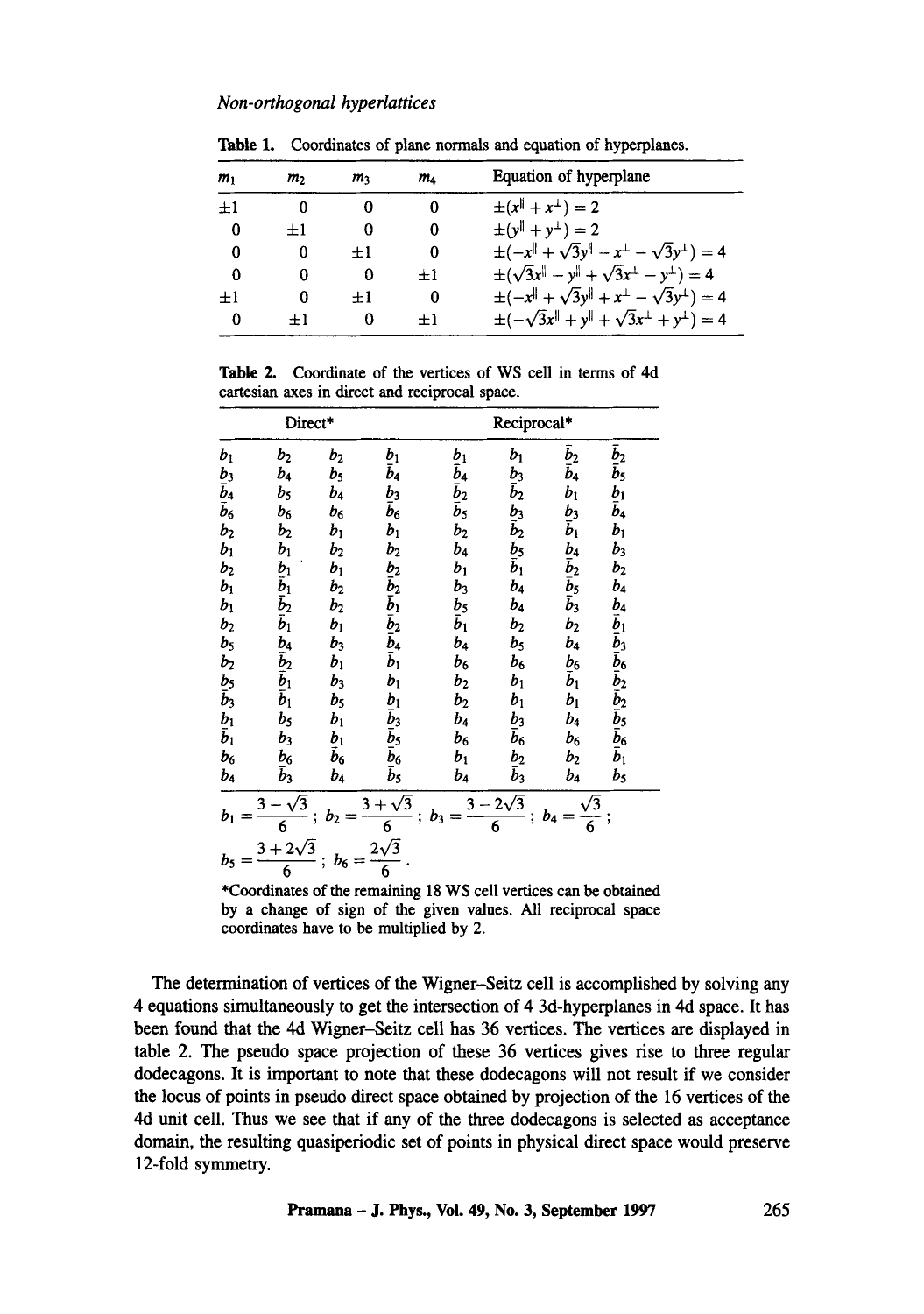### **3. 4d reciprocal basis and Brillouin zone**

The reciprocal basis vectors of the 4d direct counterparts given in equation (3) are obtained by utilizing the criterion  $A_i \cdot A_i^* = \delta_{ij}$  (for  $i, j = 1$  to 4). The value of Kronecker delta is 1 for  $i = j$  otherwise zero. The reciprocal space basis vectors  $A_i^*$  ( $i = 1$  to 4) is expressed by

$$
\begin{bmatrix}\nA_1^* \\
A_2^* \\
A_3^* \\
A_4^*\n\end{bmatrix} = \begin{bmatrix}\n\cos\theta & \sin\theta & \cos\theta & -\sin\theta \\
-\sin\theta & \cos\theta & \sin\theta & \cos\theta \\
0 & 1 & 0 & -1 \\
-1 & 0 & 1 & 0\n\end{bmatrix} \begin{bmatrix}\nx^{\parallel} \\
y^{\parallel} \\
x^{\perp} \\
y^{\perp}\n\end{bmatrix}
$$
\n(5)

with the identity  $[A][A^*]^T = [I].$ 

Following a procedure parallel to that explained in the preceding section, the vertices of the first Voronoi cell have been determined. The 36 vertices thus obtained are listed in table 2. The first Brillouin zone hypersurfaces thus obtained degenerate into three dodecagons in physical and pseudo reciprocal spaces. We know that the intensity of reciprocal lattice points (twice of the Brillouin zone vertex vectors) is not identical in physical space. This means that 4d-Brillouin zone boundaries are highly anisotropic and all may not be observable under experimental conditions. This fact has to be kept in mind while considering the Fermi surface and Brillouin zone interaction in these phases for comprehending the behaviour of electronic states near the Fermi level.

## **4. Conclusions**

We have presented a method of selecting acceptance domain for non-orthogonal hyperlattices. This has been accomplished by first constructing the Wigner-Seitz cell and then projecting the vertices onto pseudo space. A parallel procedure has been followed to construct the 4d-Brillouin zone boundary. The consequence of projection of vertices onto physical and pseudo space led us to the conclusion that 4d-Wigner-Seitz cell degenerates into three dodecagons. This further meant that the 4d-Brillouin zone faces are anisotropic in view of diffraction. We believe that such a conclusion may be important for understanding the nature of electronic states near the Fermi surface.

#### **Acknowledgements**

The authors thank Drs G V S Sastry and R Prasad for many stimulating discussions. One of the authors (SJ) thanks Dr R Prasad for introducing her to Mathematica Software.

# **References**

- [1] R K Mandal and S Lele, *Phys. Rev. Lett.* 62, 2695 (1989)
- [2] K Tsuda, M Saito, M Terauchi, M Tanaka, A P Tsai, A Inoue and T Masumoto, *Jpn. J. Appl. Phys.* 32, 129 (1993)
- [3] H Chen, D X Li and K H Kuo, *Phys. Rev. Lett. 60,* 1645 (1988)
- [4] K Chattopadhyay, S Ranganathan, G N Subbanna and N Thangaraj, *Scr. Metall.* 19, 767 (1985)